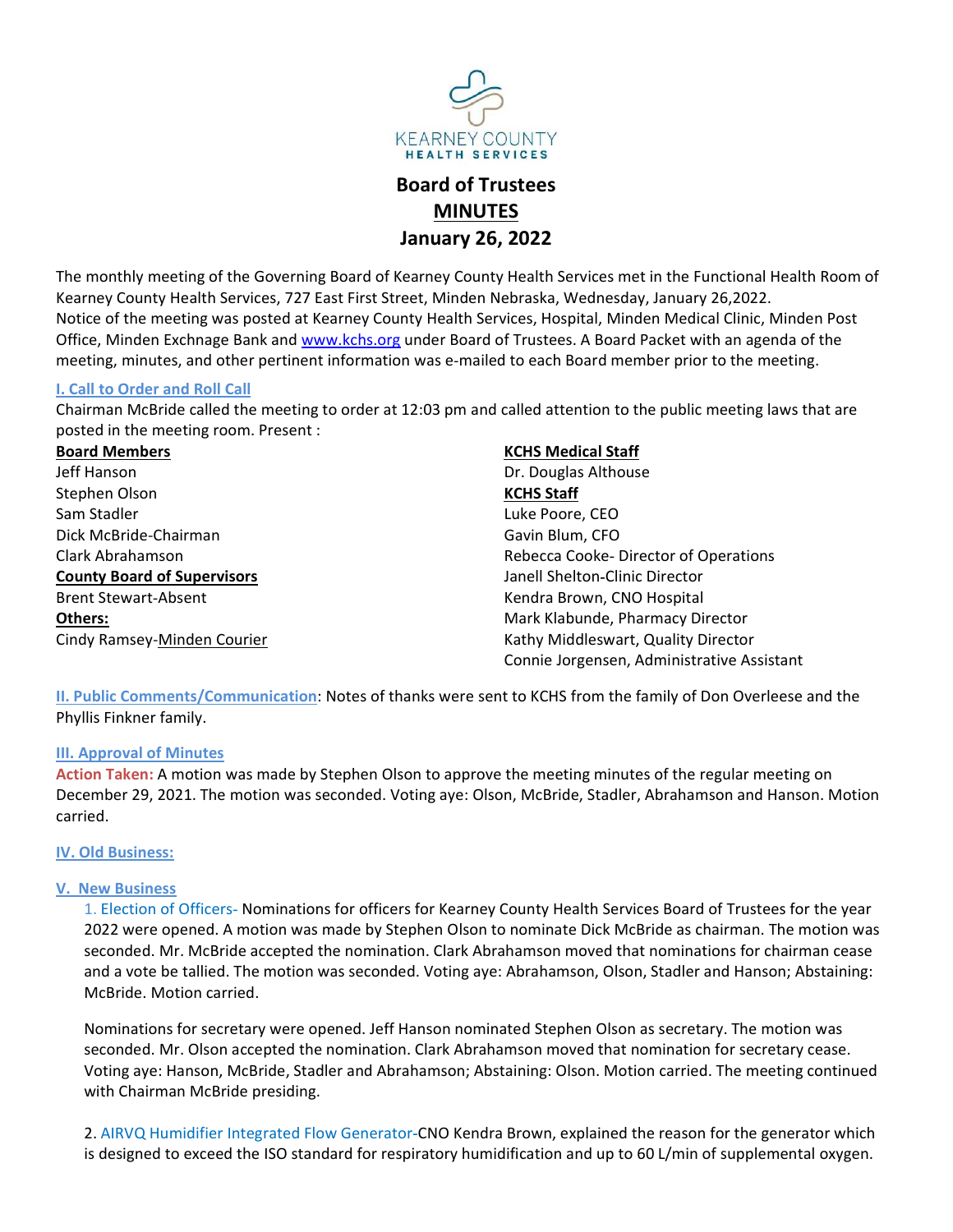It has proven to be the standard for Covid-19 patients vs BiPaP unit but can be used for any patient with respiratory<br>distress. A variety of nasal, tracheostomy and mask interfaces can be delivered with the flow generator. It has proven to be the standard for Covid-19 patients vs BiPaP unit but can be used for any patient with respiratory<br>distress. A variety of nasal, tracheostomy and mask interfaces can be delivered with the flow generator. It has proven to be the standard for Covid-19 patients vs BiPaP unit but can be used for any patient with respiratory<br>distress. A variety of nasal, tracheostomy and mask interfaces can be delivered with the flow generator. It has proven to be the standard for Covid-19 patients vs BiPaP unit but can be used for any patient with respiratory<br>distress. A variety of nasal, tracheostomy and mask interfaces can be delivered with the flow generator. It has proven to be the standard for Covid-19 patients vs BiPaP unit but c<br>distress. A variety of nasal, tracheostomy and mask interfaces can be del<br>ensued. Total cost for the generator is \$8,308.31. A motion was made by<br> It has proven to be the standard for Covid-19 patients vs BiPaP unit but can be used for any patient<br>distress. A variety of nasal, tracheostomy and mask interfaces can be delivered with the flow genera<br>ensued. Total cost f has proven to be the standard for Covid-19 patients vs BiPaP unit but can be used for any patient with respiratory<br>stress. A variety of nasal, tracheostomy and mask interfaces can be delivered with the flow generator. Disc has proven to be the standard for Covid-19 patients vs BiPaP unit but can be used for any patient with<br>stress. A variety of nasal, tracheostomy and mask interfaces can be delivered with the flow generator<br>sued. Total cost

|                                                                                                          |                              |                              |                                                                    |                 | It has proven to be the standard for Covid-19 patients vs BiPaP unit but can be used for any patient with respiratory<br>distress. A variety of nasal, tracheostomy and mask interfaces can be delivered with the flow generator. Discussion |  |  |  |
|----------------------------------------------------------------------------------------------------------|------------------------------|------------------------------|--------------------------------------------------------------------|-----------------|----------------------------------------------------------------------------------------------------------------------------------------------------------------------------------------------------------------------------------------------|--|--|--|
|                                                                                                          |                              |                              |                                                                    |                 | ensued. Total cost for the generator is \$8,308.31. A motion was made by Stephen Olson to approve the purchase                                                                                                                               |  |  |  |
|                                                                                                          |                              |                              |                                                                    |                 | request. The motion was seconded. Voting aye: Abrahamson, Hanson, McBride, Olson and Stadler. Motion carried.                                                                                                                                |  |  |  |
|                                                                                                          |                              |                              |                                                                    |                 |                                                                                                                                                                                                                                              |  |  |  |
| <b>VI. Reports</b>                                                                                       |                              |                              |                                                                    |                 |                                                                                                                                                                                                                                              |  |  |  |
| 1. Kearney County Medical Fund:                                                                          |                              |                              |                                                                    |                 | a. Luke Poore, CEO informed the group that the main focus for the Kearney County Medical Fund will be the                                                                                                                                    |  |  |  |
| annual golf tournament this spring.                                                                      |                              |                              |                                                                    |                 |                                                                                                                                                                                                                                              |  |  |  |
|                                                                                                          |                              |                              |                                                                    |                 |                                                                                                                                                                                                                                              |  |  |  |
| 2. Financial / Statistical Report and Update                                                             |                              |                              |                                                                    |                 |                                                                                                                                                                                                                                              |  |  |  |
| a. Financial/Statistical Report for December 2021 as presented by Gavin Blum, CFO.                       |                              |                              |                                                                    |                 |                                                                                                                                                                                                                                              |  |  |  |
| <b>Balance Sheet</b>                                                                                     | <b>Current Year</b>          | <b>YTD</b>                   | <b>Comments</b>                                                    |                 |                                                                                                                                                                                                                                              |  |  |  |
| <b>Cash and Cash equivalents</b><br><b>Total Current Assets</b>                                          | \$10,764,150<br>\$15,681,003 | \$10,889,601<br>\$15,394,119 |                                                                    |                 |                                                                                                                                                                                                                                              |  |  |  |
| <b>Net Capital Assets</b>                                                                                | \$12,565,128                 | \$12,665,658                 |                                                                    |                 |                                                                                                                                                                                                                                              |  |  |  |
| <b>Total Assets</b>                                                                                      | \$28,246,131                 | \$28,059,778                 | All projects have been capitalized except Facility Master Planning |                 |                                                                                                                                                                                                                                              |  |  |  |
| <b>Total Current Liabilities</b>                                                                         | \$3,150,780                  | \$3,3,177,885                |                                                                    |                 | and EMR Conversion to Cerner                                                                                                                                                                                                                 |  |  |  |
| <b>Total Net Assets &amp; Liabilities</b>                                                                | \$28,246,131                 | \$28,059,778                 |                                                                    |                 |                                                                                                                                                                                                                                              |  |  |  |
| <b>Profit and Loss Statement</b>                                                                         | <b>DEC 2021</b>              | <b>Budget Amt</b>            | <b>YTD</b>                                                         |                 | <b>Comments</b>                                                                                                                                                                                                                              |  |  |  |
| <b>Clinic Revenue</b>                                                                                    | 199,549                      | 183,841                      | 1,314,202                                                          |                 |                                                                                                                                                                                                                                              |  |  |  |
| <b>Gross Patient Service Revenue</b>                                                                     | 1,836,485                    | 1,489,661                    | 10,516,950                                                         |                 | 18% over budget 6 months into FY; 27% over prior yr                                                                                                                                                                                          |  |  |  |
| <b>Net Patient Service Revenue</b>                                                                       | 1,334,501                    | 1,207,653                    | 7,741,045                                                          |                 |                                                                                                                                                                                                                                              |  |  |  |
| <b>Other Operating Revenue</b><br><b>Total Operating Expenses</b>                                        | 152,636<br>1,257,508         | 112,500<br>1,149,274         | 806,795<br>7,124,368                                               |                 | 340 B Best on record<br>YTD 3% over Budget                                                                                                                                                                                                   |  |  |  |
| <b>Income (loss) from Operations</b>                                                                     | 229,629                      | 170,879                      | 1,143,473                                                          |                 |                                                                                                                                                                                                                                              |  |  |  |
| <b>Net Earnings (Loss)</b>                                                                               | 234,075                      | 188,695                      | 1,568,398                                                          |                 |                                                                                                                                                                                                                                              |  |  |  |
|                                                                                                          |                              |                              |                                                                    |                 |                                                                                                                                                                                                                                              |  |  |  |
| <b>Financial Indicators</b>                                                                              | <b>DEC 2021</b>              | <b>NOV 2021</b>              | <b>Comments</b>                                                    |                 |                                                                                                                                                                                                                                              |  |  |  |
| <b>Days of Cash on Hand</b>                                                                              | 334                          | 357                          |                                                                    |                 |                                                                                                                                                                                                                                              |  |  |  |
| <b>Days in Patient Accounts Receivables</b>                                                              | 50                           | 43                           |                                                                    |                 |                                                                                                                                                                                                                                              |  |  |  |
| <b>Accounts Payable Register</b>                                                                         | 1,488,274.08                 | 1,616,051.07                 |                                                                    |                 |                                                                                                                                                                                                                                              |  |  |  |
| <b>Statistics</b>                                                                                        |                              |                              | <b>DEC 21</b>                                                      | <b>NOV 21</b>   | <b>Comment</b>                                                                                                                                                                                                                               |  |  |  |
| <b>Acute+ Swing Bed + Medicare +Observation Days</b>                                                     |                              |                              | 136                                                                | 165             |                                                                                                                                                                                                                                              |  |  |  |
| <b>Lab Procedures</b>                                                                                    |                              |                              | 3095                                                               | 3027            |                                                                                                                                                                                                                                              |  |  |  |
| <b>Radiology Total</b><br><b>Physical Therapy</b>                                                        |                              |                              | 364<br>1078                                                        | 235<br>1103     |                                                                                                                                                                                                                                              |  |  |  |
| <b>Cardiac Rehab</b>                                                                                     |                              |                              | 27                                                                 | 32              |                                                                                                                                                                                                                                              |  |  |  |
| <b>Out Patient Surgery</b>                                                                               |                              |                              | 39                                                                 | 28              |                                                                                                                                                                                                                                              |  |  |  |
| <b>Specialty Clinic Visits</b>                                                                           |                              |                              | 169                                                                | 129             |                                                                                                                                                                                                                                              |  |  |  |
| <b>ER Visits</b>                                                                                         |                              |                              | 108                                                                | 96              |                                                                                                                                                                                                                                              |  |  |  |
| <b>Total Minden Clinic Visits+ Nurse Visits+ Telehealth visits</b><br><b>Senior Life Solutions Units</b> |                              |                              | 816<br>149                                                         | 864<br>139      |                                                                                                                                                                                                                                              |  |  |  |
|                                                                                                          |                              |                              |                                                                    |                 |                                                                                                                                                                                                                                              |  |  |  |
| b. Bad Debt Report                                                                                       |                              |                              |                                                                    |                 |                                                                                                                                                                                                                                              |  |  |  |
| <b>Bad Debt DECEMBER</b>                                                                                 | <b>NOVEMBER</b>              | FY Average 2021              |                                                                    | FY Average 2020 | FY Average 2019                                                                                                                                                                                                                              |  |  |  |
| \$51,770.94                                                                                              | \$30,685.15                  | \$34,000                     | \$40,840                                                           |                 | 30,391                                                                                                                                                                                                                                       |  |  |  |
| Gavin concluded the Financial/Statistical Reports and Updates.                                           |                              |                              |                                                                    |                 |                                                                                                                                                                                                                                              |  |  |  |
|                                                                                                          |                              |                              |                                                                    |                 | Action taken: A motion was made by Clark Abrahamson to approve the <b>Financial/Statistical/report</b> . The motion was<br>seconded. Voting aye: Stadler, McBride, Olson, Abrahamson and Hanson. Motion carried. A motion was made by        |  |  |  |
|                                                                                                          |                              |                              |                                                                    |                 | Stephen Olson to approve the Bad Debt report. The motion was seconded. Voting aye: Olson, Hanson, Abrahamson,                                                                                                                                |  |  |  |
| Stadler, and McBride. Motion carried.                                                                    |                              |                              |                                                                    |                 |                                                                                                                                                                                                                                              |  |  |  |
|                                                                                                          |                              |                              |                                                                    |                 |                                                                                                                                                                                                                                              |  |  |  |
|                                                                                                          |                              |                              |                                                                    |                 |                                                                                                                                                                                                                                              |  |  |  |
|                                                                                                          |                              |                              |                                                                    |                 |                                                                                                                                                                                                                                              |  |  |  |
|                                                                                                          |                              |                              |                                                                    |                 |                                                                                                                                                                                                                                              |  |  |  |
|                                                                                                          |                              |                              |                                                                    |                 |                                                                                                                                                                                                                                              |  |  |  |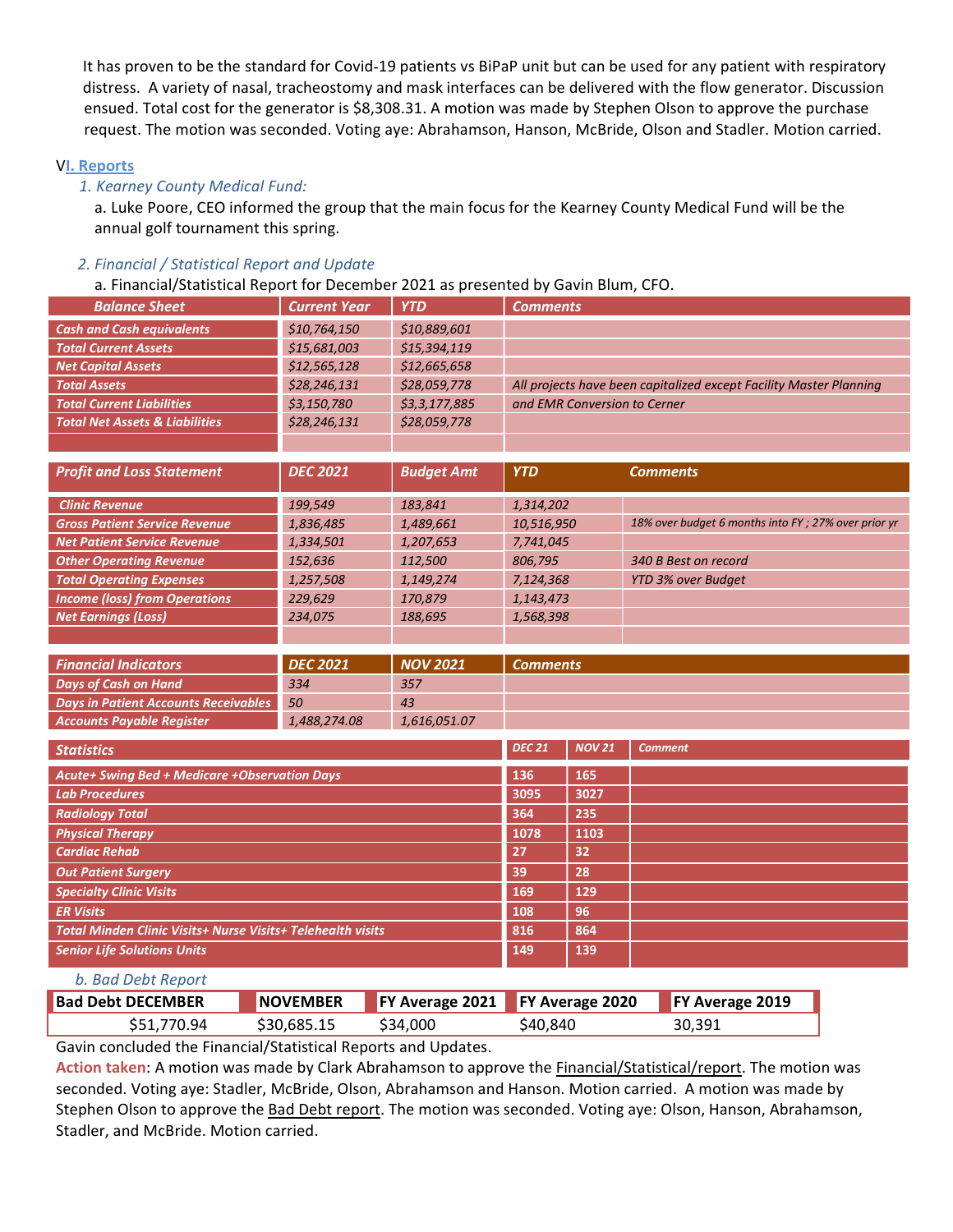3. a. Ancillary Services Report<br>
Rebecca Cooke outlined the Operations Report for January 2022:<br>
Covid-19 Update: CMS Vaccination Mandate has changed again - New deadlines were re<br>
through March 16, 2022. Our supply of COV a. Ancillary Services Report<br>Rebecca Cooke outlined the Operations Report for January 2022:<br>Covid-19 Update: CMS Vaccination Mandate has changed again - New deadlines were reported from Feb 1, 2022<br>through March 16, 2022. cillary Services Report<br>Covid-19 Update: CMS Vaccination Mandate has changed again - New deadlines were reported from Feb 1, 2022<br>through March 16, 2022. Our supply of COVID testing was very low. Temporary public COVID tes illary Services Report<br>a Cooke outlined the Operations Report for January 2022:<br>Covid-19 Update: CMS Vaccination Mandate has changed again - New deadlines were reported from Feb 1, 2022<br>through March 16, 2022. Our supply o cillary Services Report<br>ca Cooke outlined the Operations Report for January 2022:<br>Covid-19 Update: CMS Vaccination Mandate has changed again - New deadlines were reported from Feb 1, 2022<br>through March 16, 2022. Our supply cillary Services Report<br>ca Cooke outlined the Operations Report for January 2022:<br>Covid-19 Update: CMS Vaccination Mandate has changed again - New deadlines were reported from Feb 1, 2022<br>through March 16, 2022. Our supply Fillary Services Report<br>
Cord-19 Update: CMS vaccination Mandate has changed again - New deadlines were reported from Feb 1, 2022<br>
Covid-19 Update: CMS vaccination Mandate has changed again - New deadlines were reported fr Employee Report<br>
Employees Report for January 2022:<br>
Covid-19 Update: CMS Vaccination Mandate has changed again - New deadlines were reported from Feb 1, 2022<br>
through March 16, 2022. Our supply of COVID testing was very l Ellary Services Report<br>
Car Cooke outlined the Operations Report for January 2022:<br>
Covid-19 Update: CMS Vaccination Mandate has changed again - New deadlines were reported from Feb 1, 2<br>
through March 16, 2022. Our supply

| 3. a. Ancillary Services Report                                                                                                                                                                                             |                                                                                                        |                          |
|-----------------------------------------------------------------------------------------------------------------------------------------------------------------------------------------------------------------------------|--------------------------------------------------------------------------------------------------------|--------------------------|
| Rebecca Cooke outlined the Operations Report for January 2022:                                                                                                                                                              |                                                                                                        |                          |
| Covid-19 Update: CMS Vaccination Mandate has changed again - New deadlines were reported from Feb 1, 2022<br>through March 16, 2022. Our supply of COVID testing was very low. Temporary public COVID testing option has    |                                                                                                        |                          |
| been established at the Fairgrounds in coordination with Two Rivers Public Health Department. Patients and                                                                                                                  |                                                                                                        |                          |
| community can sign up for free testing. (As of today we received a new supply of testing kits).                                                                                                                             |                                                                                                        |                          |
| Senior Life Solutions and Rehabilitation continue to increase in patient numbers.                                                                                                                                           |                                                                                                        |                          |
| Employment numbers for KCHS is at an all-time high of 224 since Long Term Care was closed.                                                                                                                                  |                                                                                                        |                          |
| HIM filled the positon of a full time coder.                                                                                                                                                                                |                                                                                                        |                          |
| b. Hire/Terms=Employee Relations: Currently Recruiting                                                                                                                                                                      |                                                                                                        |                          |
| Postion                                                                                                                                                                                                                     | <b>Department</b>                                                                                      | <b>Status</b>            |
| RN or LPN                                                                                                                                                                                                                   | <b>Acute Nights</b>                                                                                    | Part Time                |
| Housekeeper                                                                                                                                                                                                                 | <b>Environmental Services</b>                                                                          | <b>Full or Part Time</b> |
|                                                                                                                                                                                                                             | Clinic                                                                                                 | <b>Full Time</b>         |
|                                                                                                                                                                                                                             |                                                                                                        |                          |
| <b>Clinic Nurse or Medical Assistant</b>                                                                                                                                                                                    |                                                                                                        |                          |
|                                                                                                                                                                                                                             |                                                                                                        |                          |
|                                                                                                                                                                                                                             |                                                                                                        |                          |
| 4. CEO Reports<br>a. Outpatient Services Update-Urology clinic plans are ongoing.                                                                                                                                           |                                                                                                        |                          |
| b. Medical Staff Recruitment-Katie Odvody, PA completed a passed her board certification exam on January 13,                                                                                                                |                                                                                                        |                          |
| 2022. She will begin her practice on March 7, 2022. Brandon Jahnke, MD is assisting during clinic hours Tuesday                                                                                                             |                                                                                                        |                          |
| and Thursdays.                                                                                                                                                                                                              |                                                                                                        |                          |
|                                                                                                                                                                                                                             |                                                                                                        |                          |
| c. Cerner "Community Works" Program-Data requests from Cerner have been sent and departments are<br>beginning to prepare for the official Cerner Build Kickoff. Super-users have been selected.                             |                                                                                                        |                          |
|                                                                                                                                                                                                                             |                                                                                                        |                          |
| d. Policies, New and Revised-Policies were given to the Board members prior to the meeting for their review. A<br>motion was made by Sam Stadler to approve the policies as presented. The motion was seconded. Voting aye: |                                                                                                        |                          |
| Stadler, Abrahamson, Hanson, McBride and Olson.                                                                                                                                                                             |                                                                                                        |                          |
|                                                                                                                                                                                                                             |                                                                                                        |                          |
| Policies approved January 25, 2022<br>Covid-19 Vaccination Policy-Human Resources/Safety/Infection Control (Revised)<br>a)                                                                                                  |                                                                                                        |                          |
| Medical Exemption Request Form (Covid-19 Vaccine) -Human Resources<br>b)<br>Religious Accommodation Request Form (Covid-19)-Human Resources                                                                                 |                                                                                                        |                          |
| c)<br>Emergency Equipment and Supplies-Cardiac Rehab (Revised)<br>d)                                                                                                                                                        |                                                                                                        |                          |
| e)<br>Transfer of Patients Receiving Blood Transfusion-Acute/Emergency Room (New)<br>f)                                                                                                                                     | Mass Transfusion Protocol and Transfusion of Uncross Matched Blood Products-Acute/Emergency Room (New) |                          |
| Pediatric Blood Transfusion-Acute / Emergency Room (New)<br>g)<br>ER Pediatric Trauma Transfer Guidelines -Acute/Emergency/Room<br>h)                                                                                       |                                                                                                        |                          |

**From Environmental Services**<br> **Evaluar Court Covid Covid Accommodation Religious Accommodation Religious Accommodation Religious Accommodation Religious Accommodation Religious Accommodation Religious Accommodation Religi From the Conservered Management and Supplies Cardiac Responses and Thursday (Fig. 6)**<br> *Clinic Nurse or Medical Assistant* Clinic Clinic Full Time<br> *a. Outpotient Services Update-Urology Clinic plans are ongoing.*<br> *b. Me* **Clinic Nurse or Medical Assistant Clinic**<br> *Clinic Couptaints Services Update-Urology clinic plans are ongoing.<br>
<i>D. Medical Stoff Recruitment* Katie Odvody, PA completed a passed her board certification exam on January 1 Figure 1.1 Services Update-Urology clinic plans are ongoing.<br>
C. Outpatient Services Update-Urology clinic plans are ongoing.<br>
D. Medical Staff Recruitment-Katie Odvody, PA completed a passed her board certification exam o eports<br>
Coutputeint Services Update-Urology clinic plans are ongoing.<br>
Coutputeint Services (For all the Service of March 7, 2022. Brandon Jahnke, MD is assisting during clinic hours Tuesday<br>
2022. She will begin her pract eports<br>
c. Outpotient Services Update-Urology clinic plans are ongoing.<br>
b. Medical Staff Recruitment-Katie Odvody, PA completed a passed her board certification exam on January 13,<br>
2022. She will begin her practice on Ma α. Outpatient Services Update-Urology clinic plans are ongoing.<br>
2). Medical Staff/Recruitment-Katie Odvody, PA completed a passed her board certification exam on January 13,<br>
2022. She will begin her practice on March 7, b. Medical Staff Recruitment-Katie Odvody, PA completed a passed her board certification exam on January 13,<br>2022. She will begin her practice on March 7, 2022. Brandon Jahnke, MD is assisting during clinic hours Tuesday b. Medical Staff Recruitment-Katie Odvody, PA completed a passed her board certification exam on January 13,<br>2022. She will begin her practice on March 7, 2022. Brandon Jahnke, MD is assisting during clinic hours Tuesday<br>c

2022. She will begin her practice on March 7, 2022. Brandon Jahnke, MD is assisting during clinic hours Tuesday<br>and Thursdays.<br>
C. Cenner "Community Works" Program-Data requests from Cenner how been sent and departments ar 2022. Dramating Homeson and Thursdays.<br>
and Thursdays.<br>
and Thursdays.<br>
c. Cerner "Community Works" Program-Data requests from Cerner have been sent and departments<br>
beginning to prepare for the official Cerner Build Kicko and Thursdays.<br>
c. Cerner "Community Works" Program-Data requests from Cerner bave been sent and departments are<br>
c. Cerner "Community Works" Program-Data requests from Cerner Buve been selected.<br>
d. Policies, New and Revi c. Cerner "Community Works" Program-Data requests from Cerner have been sent and departments are<br>beginning to prepare for the official Cerner Build Kickoff. Super-users have been selected.<br>d. Policies, New and Revised-Poli

- 
- 
- 
- 
- 
- 
- 
- 
- 
- 
- 
- 
- 
- 
- 
- 
- 

*c. Cerner "Community Works" Program-Data requests from Cerner have been sent and departments are*<br> *Deginning to prepare for the official Cerner Build Kickoff, Super-users have been selected.*<br> *Machines, New ond Revised-*L. Cernic "Community works" Traymann Learnett Control Cernic Community (Revised)<br>
L. Policies, New and Revised-Policies were given to the Board members prior to the meeting for their<br>
d. Policies, New and Revised-Policies d. Policies, New and Revised-Policies were given to the Board members prior to the meeting for their review. A<br>motion was made by Sam Stadier to approve the policies as presented. The motion was seconded. Voting aye:<br>Stadi structure in the total and the service of the departure of Tiffany Weeder, ARNP and Doug Wulf, ARNP transitioning of Tiffany Weeder, ARNP and Doug Wulf, ARNP transitioning to ER services.<br>
Stadler, Abrahamson, McBride and House of the method in the prior of the prior of the prior of the prior of the coverage from 8am 5pm has provider and adding the method in the coverage from 6 method in the coverage from 6 method in the state of the state stationed and the mediation of the mediation Control (Revised)<br>
Policies approved January 25, 2022<br>
a) Constit 9 Venchitoin Policy-Human Recources.<br>
b) Media Exercution Policy-Human Recources<br>
c) showing a computed bin Re 1)<br>
(ovid-19 Vaccination Peolicy-Human Resources;<br>
b) endical Stemption Request Form (Covid-19 Vaccine) -Human Resources<br>
c)<br>
c) Religions Accommodation Request Form (Covid-19).<br>
41 Therefore Peolicial Stempton and Suppli Motion Start (Formula Motion Motion) Among Research (Cores and Care and Care and Care and Care and Care and Care and Care and Care and Care and Care and Care and Care and Care and Care and Care and Care and Care and Care a era<br>
Persones rangium and Suppliers Currelat Revised <sup>200</sup> Toustat Action<br>
Person of Nation Protocol and Transfusion of Uncorso Material Blood Froducts-Action<br>
Persister of Nation Taken: Receiven Blood Transfusion Action<br> e)<br>
and Transferior Decision and Transferior of Christopher Christopher Christopher Transferior State Christopher Christopher Christopher Christopher Christopher Christopher Christopher Christopher Christopher Christopher